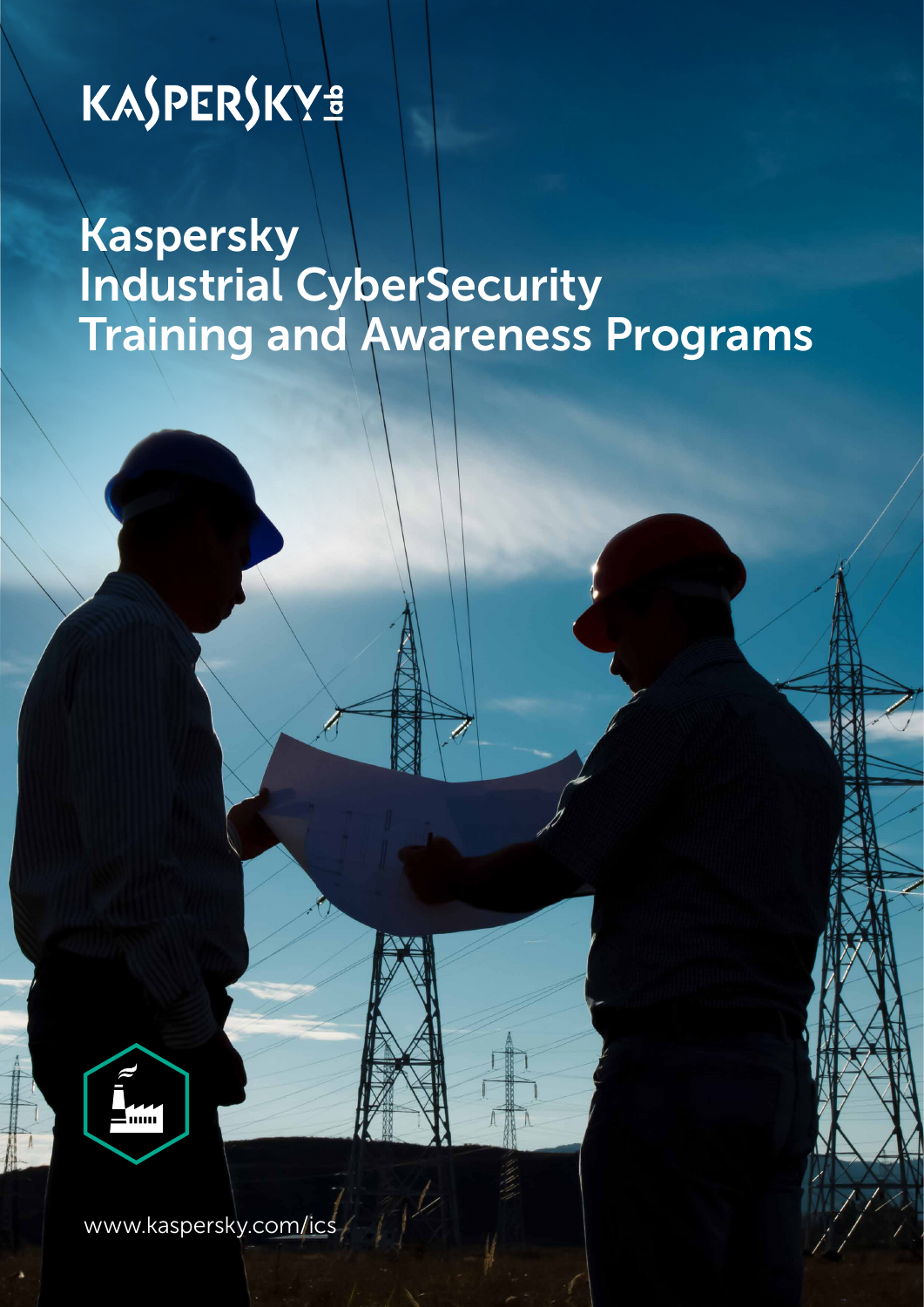Leverage Kaspersky Lab's industrial cybersecurity knowledge, experience and threat intelligence through these innovative educational programs.

Human error is responsible for around 80% of all cybersecurity incidents. When these incidents can lead to the breakdown of critical systems or can bring industrial processes to a complete halt, human error becomes expensive and potentially lethal.

In an environment where the threat landscape is constantly evolving, and targeted attacks capitalizing in human weakness are on the increase, one of your best defenses is a workforce for whom cyber-safe working practices are automatic and instinctive.

To achieve this, all your employees need to have a basic awareness of the dangers, and of how to work securely. Those directly engaged in IT/OT cybersecurity must also possess the advanced skills essential to effective threat management and mitigation, as well as to prevention and detection.

Kaspersky Industrial CyberSecurity Training and Awareness courses have been developed specifically to enable critical infrastructure operators, utilities providers and manufacturing businesses to better protect their industrial environments against the disruption and damage caused by cyber-incidents and attacks.

### THE COURSES

(All training courses are offered in English)

| <b>CyberSecurity Awareness</b>                 | <b>CyberSecurity Skills Development and Training</b>    |                                                   |
|------------------------------------------------|---------------------------------------------------------|---------------------------------------------------|
| For your Engineers / Industrial Floor Workers: | For IT/OT Professionals:                                | For IT/OT Security Professionals:                 |
| <b>Basic Cybersafety</b>                       | Advanced Industrial<br><b>CyberSecurity in Practice</b> | ICS Penetration Testing<br>for Professionals      |
| For Management:                                |                                                         | <b>ICS Digital Forensics</b><br>for Professionals |
| Industrial Cybersafety Games                   |                                                         |                                                   |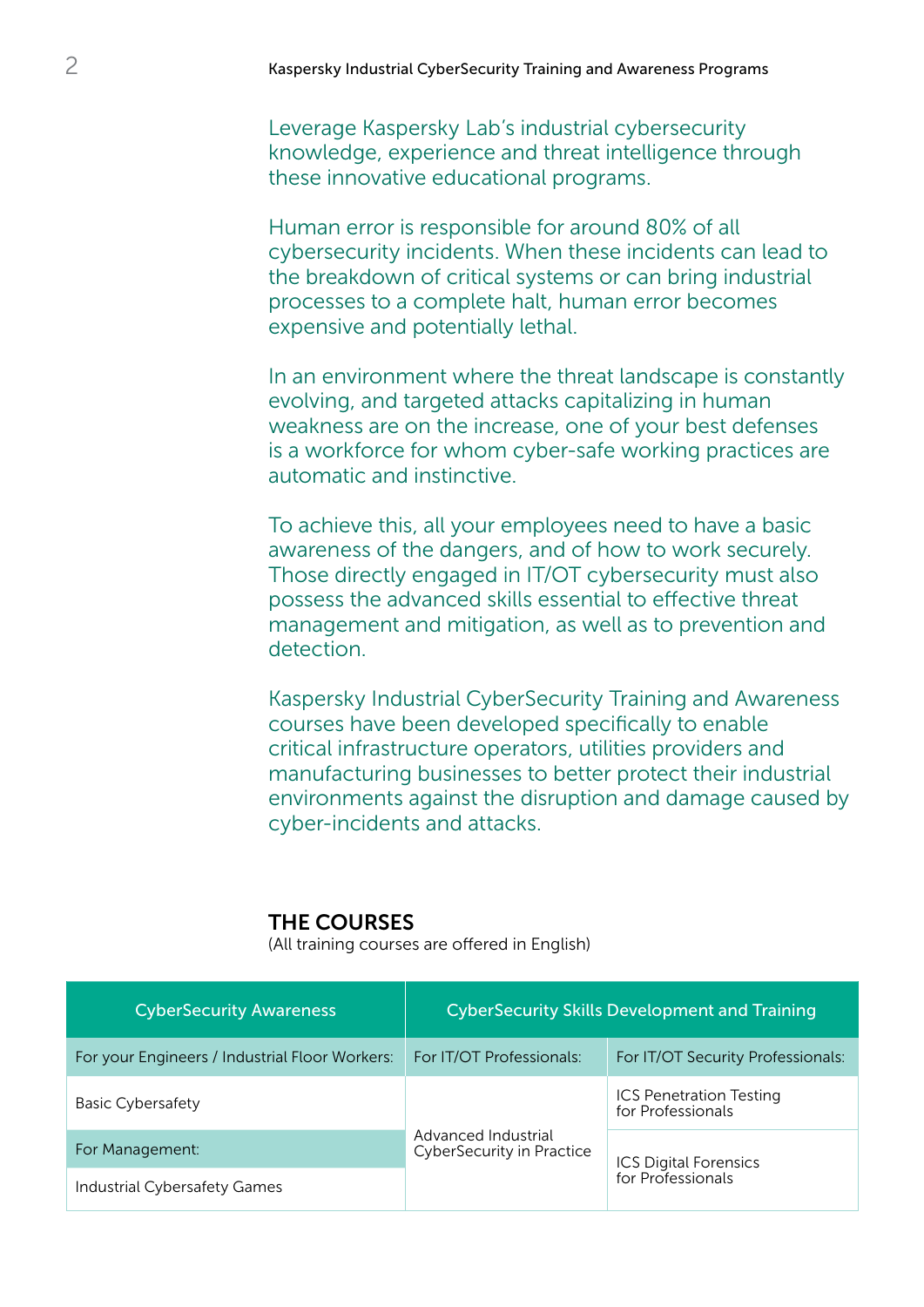## INDUSTRIAL CYBERSECURITY AWARENESS

On-site and online interactive training modules and cybersafety games training for all employees who interact with industrial computerized systems – on the industrial floor, control room or in the back-office – and for their managers.

Organizations spend millions on cybersecurity awareness programs, but few CISOs are really satisfied with the results. What's wrong? Most cybersecurity awareness training is too general, too long, too technical and essentially negative. This does not play to people's core strengths – their decision-making and learning abilities - and as a result can render training ineffectual. And it doesn't reflect the real-world cybersecurity challenges specific to industrial workforces.

So organizations are seeking more sophisticated behavioral support approaches (such as corporate culture development) that focus on issues specific to their working environment and deliver a quantifiable and worthwhile return on their investment.

Kaspersky Lab Industrial CyberSecurity Awareness courses work by:

- Changing behavior stimulating the individual's commitment to working safely and responsibly, building a corporate environment where "I care about cybersafety, because everyone does here – it's part of the job".
- Combining a motivational approach, gamification, learning techniques, simulated attacks based on real-life industrial situations, and in-depth interactive cybersecurity skills training.

## HOW IT WORKS – IN DETAIL

Comprehensive but straightforward – Training covers a wide range of security issues, from basic cyber-hygiene rules to malware attacks, data leaks and safe social networking, through a series of simple exercises. We use learning techniques – group dynamics, interactive modules, and gamification based on real-life industrial workplace scenarios – to make the learning process engaging and relevant.

Accessible – Our 1-day Cybersafety Awareness course can be taught onsite or at any venue, while Kaspersky Industrial Protection Simulation (KIPS), our Industrial CyberSecurity Gaming program, is designed to be played on-line or face-to-face as preferred. To ensure an immersive, real-world learning environment, there are specific KIPS variants for different industries, such as water treatment, or power generation and transmission.

**Continuous motivation** – We create teachable moments by gamification and competition, and then re-enforce these training moments throughout the year via online simulated attack exercises, assessment and training campaigns.

Changing beliefs – Employees learn the importance of their own role in protecting against specific threats – how they can avoid becoming victims and exposing themselves and their workplace to danger and to attack.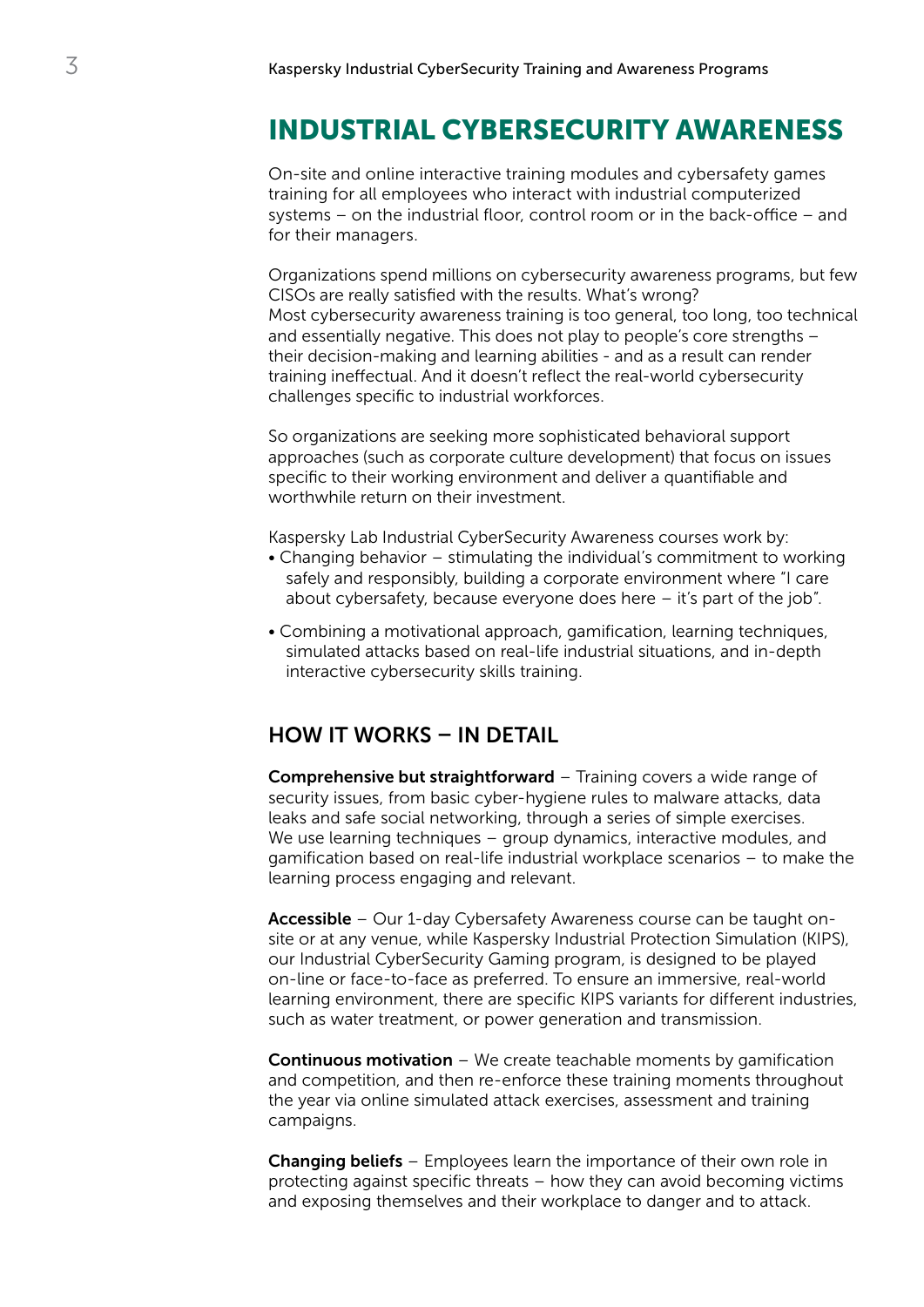**Building a corporate cybersafety culture**  $-$  We train management to become security advocates; a culture where cybersafety becomes second nature is best achieved through management commitment and example, and cannot simply be imposed.

**Positive and collaborative** – We demonstrate how cybersafety practices make a positive contribution to overall operational efficiency and productivity, and promote more effective cooperation with other internal departments, including the IT/OT Security team.

**Measurable** – We provide tools to measure employee skills, along with corporate-level assessments analyzing workforce attitudes to cybersecurity in their daily work.

## CYBERSECURITY SKILLS DEVELOPMENT AND TRAINING

These courses offer a broad curriculum in cybersecurity topics and techniques for those directly involved with, or planning to be involved with, the security of industrial systems and technologies. All are available either in-class on customer premises or at a local or regional Kaspersky Lab office, if preferred.

Participants benefit from working and learning alongside our global experts, who provide inspiration through their own experience at the 'sharp end' of cybercrime prediction, prevention, detection, and response.

Courses include both theoretical classes and hands-on 'labs'. On completion of each course, participants will be invited to complete an evaluation to validate their knowledge.

## GROW YOUR ORGANIZATIONAL EXPERTISE

These training courses allow organizations to improve their cybersecurity knowledge pool in three main areas:

- Fundamental knowledge of industrial control systems cybersecurity
- ICS Penetration Testing
- ICS Digital Forensics

#### Advanced Industrial CyberSecurity in Practice

Provides your IT/OT professionals with a new insight into your threat landscape and the attack vectors targeting your industrial environment, and arms them with all the skills needed to draw up a basic incident response plan.

#### ICS Penetration Testing for Professionals

Enables IT/OT security professionals to conduct comprehensive and thorough pentests in industrial environments, and to make expert recommendations for appropriate remedial action.

#### ICS Digital Forensics for Professionals

Enables IT/OT security professionals to conduct successful forensic investigations in industrial environments, and to provide expert analysis and recommendations.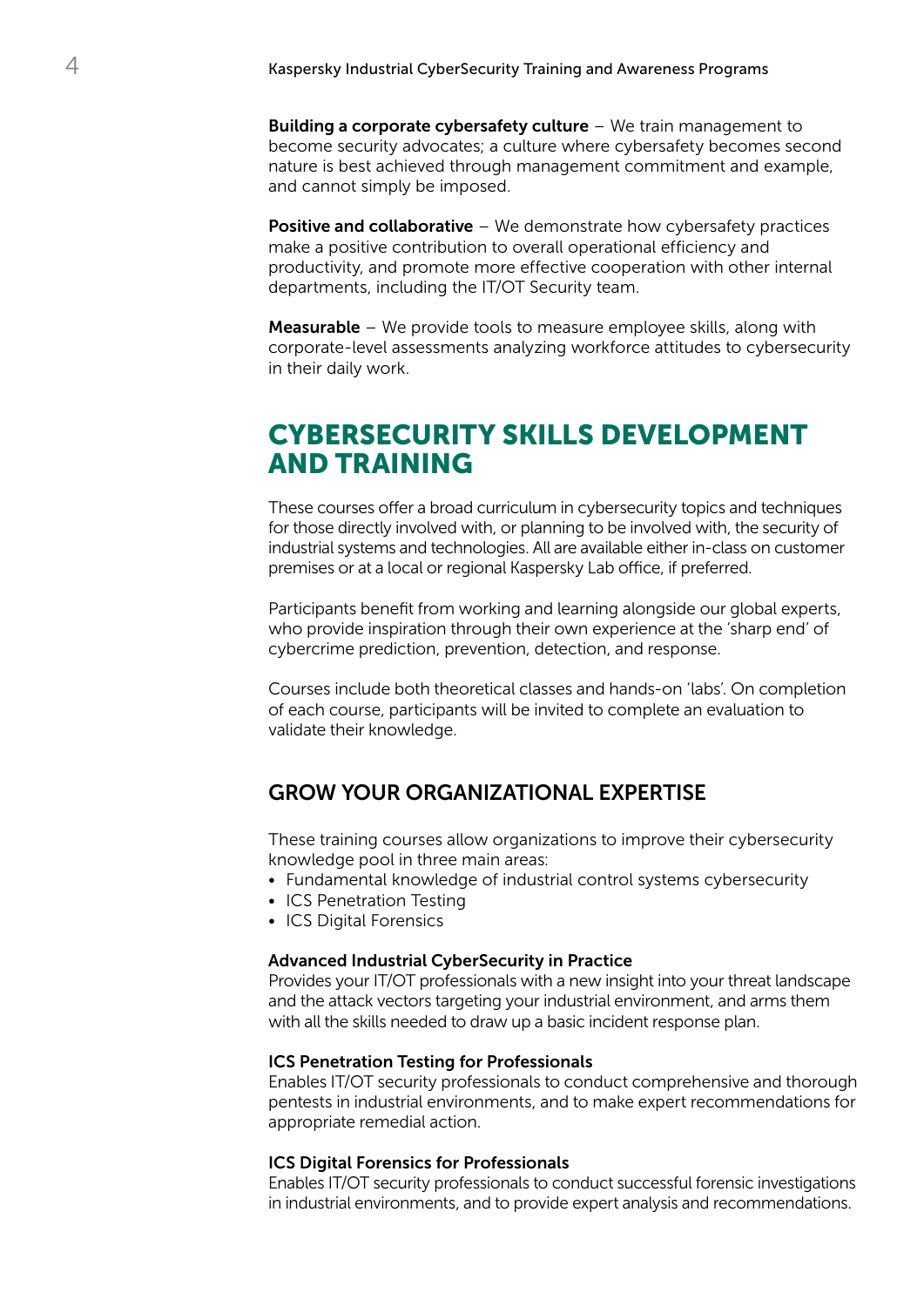## THE COURSES IN DETAIL

| <b>Topics</b>                                                                                                                                                                                                                                                                                                                                                                                                                                                                                                                                                           | <b>Duration</b> | <b>Outcomes/Skills Gained</b>                                                                                                                                                                                                                                                                                                                                                                                                                                                                         |  |
|-------------------------------------------------------------------------------------------------------------------------------------------------------------------------------------------------------------------------------------------------------------------------------------------------------------------------------------------------------------------------------------------------------------------------------------------------------------------------------------------------------------------------------------------------------------------------|-----------------|-------------------------------------------------------------------------------------------------------------------------------------------------------------------------------------------------------------------------------------------------------------------------------------------------------------------------------------------------------------------------------------------------------------------------------------------------------------------------------------------------------|--|
| <b>Advanced Industrial CyberSecurity in Practice</b>                                                                                                                                                                                                                                                                                                                                                                                                                                                                                                                    |                 |                                                                                                                                                                                                                                                                                                                                                                                                                                                                                                       |  |
| • Overview of current threat landscape, security<br>issues, human factors, ICS network attacks<br>• Network security in IT and ICS environments -<br>special considerations<br>• Case study demonstrating the use of<br>prevention, detection and mitigation techniques<br>• Compliance with industrial standards and<br>legislation<br>• Network topologies and how network security<br>technologies work<br>• Cybersecurity roles and team structures<br>• Common security mistakes.                                                                                  | $1 - 2$<br>days | • Understand current industrial cyberthreats<br>and how to combat cyber-incidents<br>targeting your industry or organization<br>• Recognize and identify security incidents<br>• Perform simple investigations<br>• Draw up and implement an effective<br>incident response plan.<br>This course includes highly customized<br>elements, and can be adapted to run over<br>1 or 2 days as preferred.<br>Leads to certification.                                                                       |  |
| <b>ICS Penetration Testing for Professionals</b>                                                                                                                                                                                                                                                                                                                                                                                                                                                                                                                        |                 |                                                                                                                                                                                                                                                                                                                                                                                                                                                                                                       |  |
| • Introduction to ICS components, architectures<br>and deployment in industries including:<br>- Electric power generation $\theta$ distribution<br>$-$ Oil & Gas<br>- Transportation<br>• Practical pentesting techniques as applied to<br>these and other ICS environments<br>• Creating an ICS Pentest Plan - considerations<br>and constraints<br>• Information gathering<br>• SCADA and PLC systems vulnerability analyses<br>• Results analysis and reporting<br>• Practical Labs.                                                                                 | 5 days          | • Understand and analyze vulnerabilities in<br>industrial control systems<br>• Create an effective ICS Pentesting Plan<br>• Conduct safe, successful pentests on<br>SCADA, PLCs and other elements of ICS<br>• Make expert recommendations for<br>remedial action.<br>Leads to certification.                                                                                                                                                                                                         |  |
| <b>ICS Digital Forensics for Professionals</b>                                                                                                                                                                                                                                                                                                                                                                                                                                                                                                                          |                 |                                                                                                                                                                                                                                                                                                                                                                                                                                                                                                       |  |
| • Introduction to ICS components, architectures<br>and deployment in industries including:<br>- Electric power generation $\theta$ distribution<br>$-$ Oil & Gas<br>- Transportation<br>• Recognizing and working with the challenges<br>and constraints of ICS<br>• Digital Forensics techniques as applied to ICS<br>environments<br>• Creating an ICS Digital Forensics Plan<br>• Manual forensic data acquisition and<br>preservation – working with RTOS and ICS<br>protocols<br>• Artefacts analysis and anomaly verification<br>• Reporting<br>• Practical Labs. | 4 days          | •Conduct successful forensic investigations<br>in ICS environments.<br>• Create an effective Digital Forensics Plan<br>for ICS<br>• Collect physical and digital evidence and<br>deal with it appropriately<br>• Apply the tools and instruments of digital<br>forensics to SCADA and PLC<br>• Find traces of intrusion based on artefacts<br>uncovered<br>• Reconstruct incidents and use time<br>stamps<br>• Provide expert reporting and actionable<br>recommendations.<br>Leads to certification. |  |